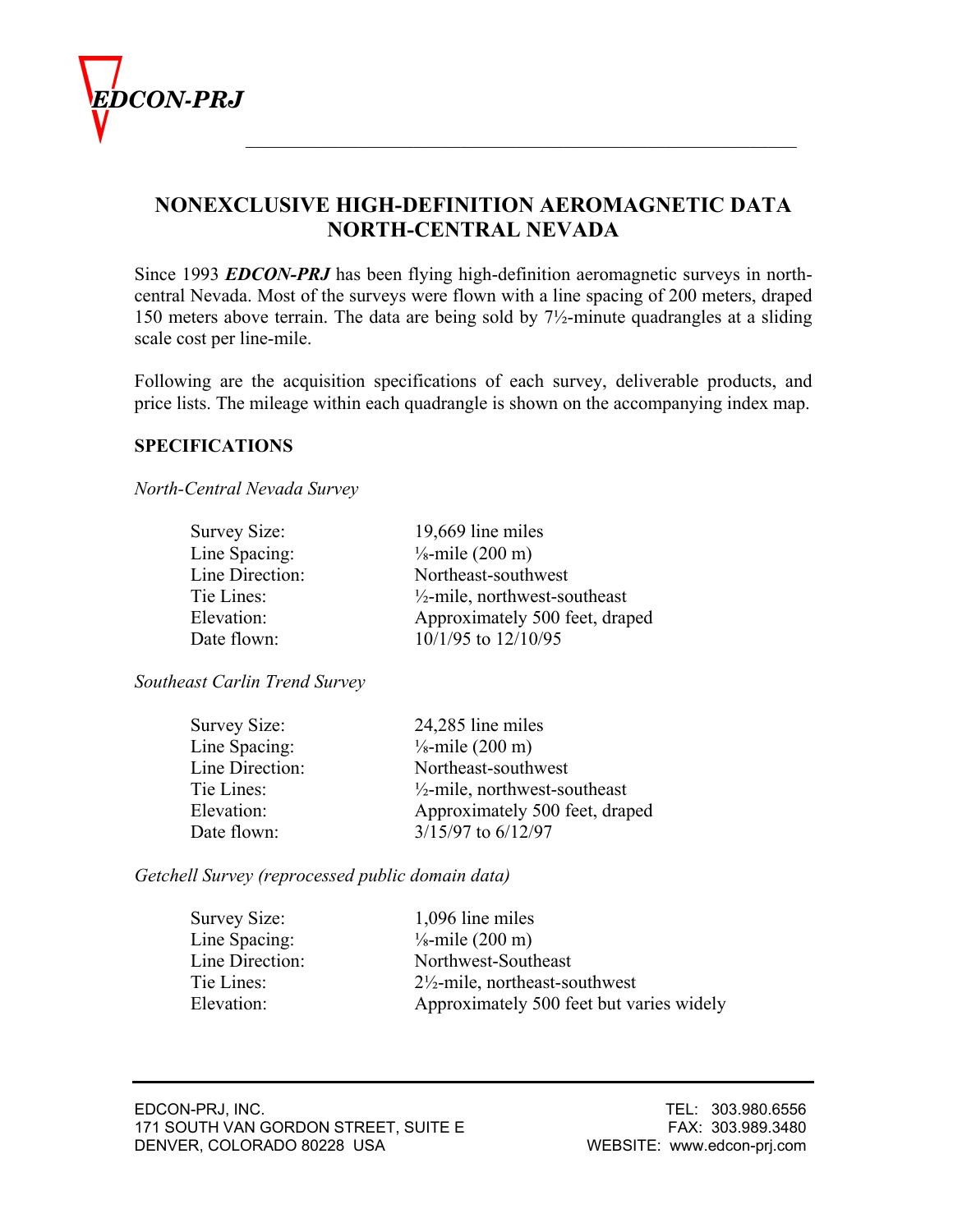## *Battle Mountain Survey*

| Survey Size:    | Approximately 8,767 line miles |
|-----------------|--------------------------------|
| Line Spacing:   | $\frac{1}{8}$ -mile (200 m)    |
| Line Direction: | East-West                      |
| Tie Lines:      | 1-mile, north-south            |
| Elevation:      | Approximately 500 feet, draped |
| Date flown:     | 4/3/95 to 9/7/95               |

*NOTE:* A small portion of the survey, indicated on the index map by a dashed line, has a line spacing of a ½ mile. All other specifications are the same.

## *Crescent Valley - Shoshone Range Survey*

| <b>Total Survey Size:</b> | 13,475 miles                                                                                     |                                                               |
|---------------------------|--------------------------------------------------------------------------------------------------|---------------------------------------------------------------|
| Line Spacing:             | <b>Northwest Portion</b><br>$\frac{1}{8}$ -mi spacing (200 m)                                    | <b>Southeast Portion</b><br>$\frac{1}{4}$ -mi spacing (400 m) |
| Line Direction:           | $N45$ °E                                                                                         | N45°W                                                         |
| Tie lines:                | $N45^{\circ}W$ , ¼-mile spacing                                                                  | $N45^{\circ}E$ , 1-mile spacing                               |
| Elevation:                | 500 feet above terrain                                                                           | 350 feet above terrain                                        |
| Date flown:               | Original survey, 5/1/87 to 5/24/87<br>Fill-in and Shoshone Range extension, 8/25/93 to<br>1/7/94 |                                                               |

### *Roberts Mountains Survey*

| Survey Size:    | Approximately 14,358 line miles                       |
|-----------------|-------------------------------------------------------|
| Line Spacing:   | $\frac{1}{8}$ -mile (200 m)                           |
| Line Direction: | Northeast-Southwest                                   |
| Tie Lines:      | $\frac{1}{2}$ -mile, northwest-southeast              |
| Elevation:      | Approximately 500 feet, draped                        |
| Exception:      | Over the part of Denay Valley, shown by a dashed      |
|                 | line on the index map, flight lines and tie lines are |
|                 | $\frac{1}{2}$ -mile spacing.                          |
| Date flown:     | 12/17/94 to 8/20/95                                   |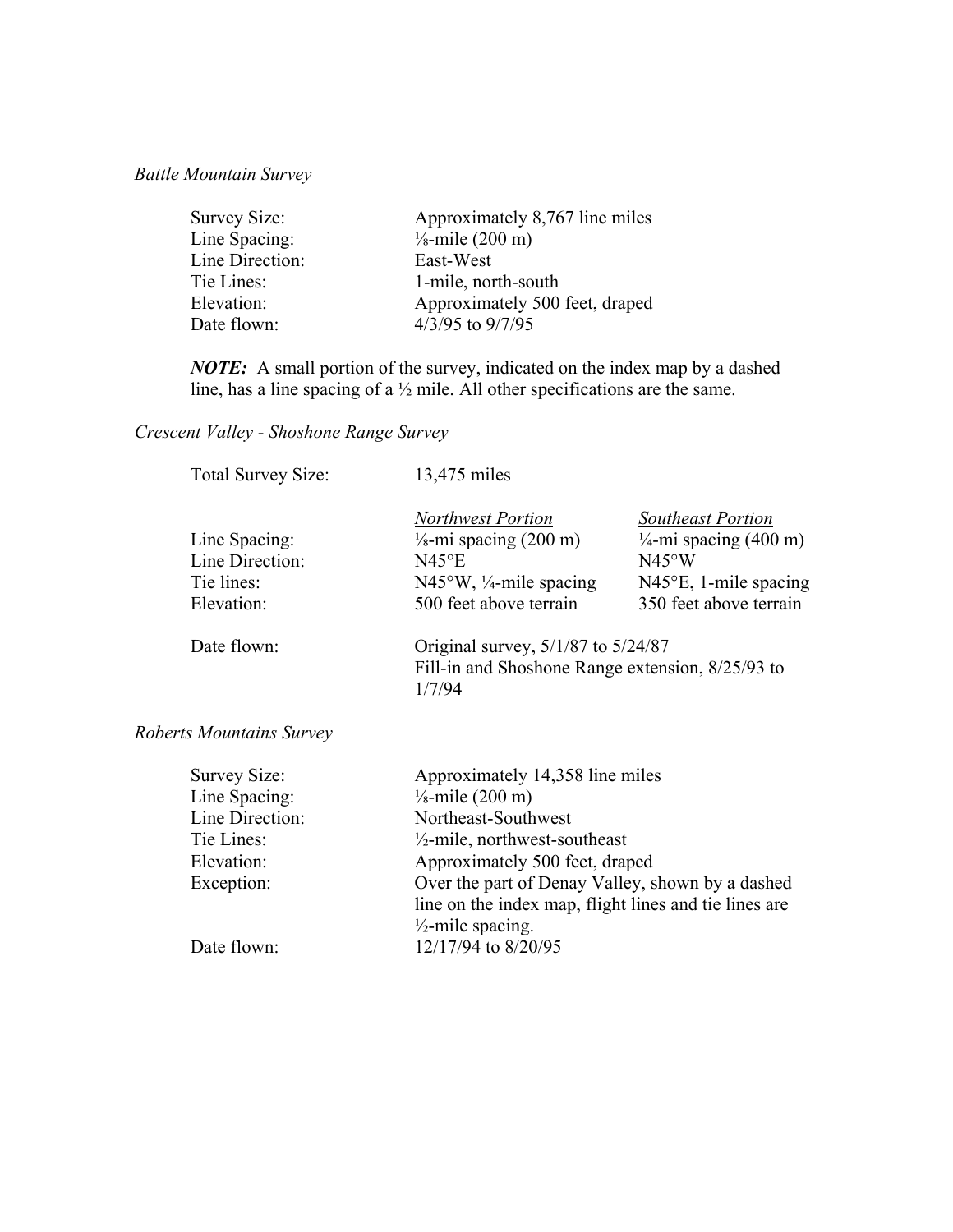### **DELIVERABLES**

CD-ROM with digital profile data and grids of Total Magnetic Intensity (IGRF removed) and Reduced-to-Pole Total Magnetic Intensity.

Additional filter and operator products and maps available.

### **PRICE LIST**

 The data are sold in 7½-minute quadrangles conforming to the U.S.G.S. layout. The quadrangle layout with mileages is shown on the accompanying index map.